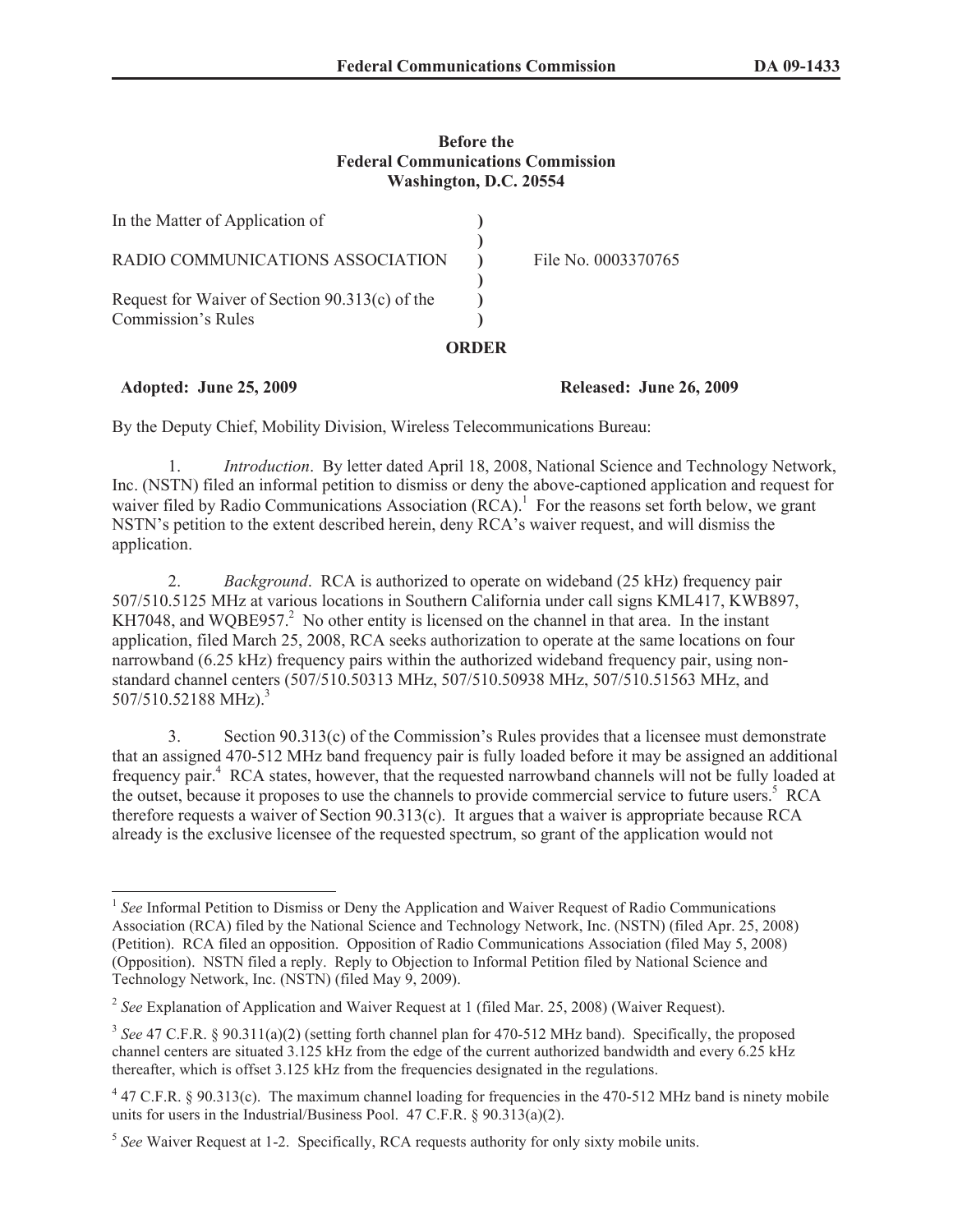undermine the rule's purpose of preventing spectrum hoarding.<sup>6</sup>

4. NSTN argues that the application should be dismissed because RCA has not demonstrated a need for four narrowband channels, and RCA's proposal would undermine the Commission's narrowbanding rules.<sup>7</sup> On April 23, 2009, the Wireless Telecommunications Bureau returned the application to RCA for an explanation of why RCA's communications needs could not be met by three standard narrowband channels rather than four non-standard narrowband channels.<sup>8</sup> RCA responded on June 2, 2009 that four non-standard channels would allow it to serve more customers than three standard channels.<sup>9</sup>

5. *Discussion*. To obtain a waiver of the Commission's Rules, a petitioner must demonstrate either that the underlying purpose of the rule(s) would not be served or would be frustrated by application to the present case and that grant of the waiver would be in the public interest;<sup>10</sup> or that, in view of unique or unusual factual circumstances of the instant case, application of the rule(s) would be inequitable, unduly burdensome, or contrary to the public interest, or the applicant has no reasonable alternative.<sup>11</sup> RCA contends that grant of the application is in the public interest and the underlying purpose of the rule would be served by its application. However, we conclude that RCA has not made the requisite showing for grant of a waiver.

6. Specifically, we conclude that grant of the requested waiver would undermine the purpose of the Commission's narrowbanding rules. By January 1, 2013, wideband Industrial/Business and Public Safety licensees in the 150-174 MHz and 421-512 MHz bands must migrate to 12.5 kHz technology, or utilize a technology that achieves equivalent or greater efficiency.<sup>12</sup> Narrowbanding existing 25 kHz channels to 12.5 kHz bandwidth will create new 12.5 kHz channels for assignment on frequencies between the center frequencies of current 25 kHz channels. RCA argues that its proposal is consistent with the purposes of the narrowbanding rules, for it proposes 6.25 kHz operations in advance of any requirement to migrate to 6.25 kHz technology, as the Commission has encouraged licensees to consider.<sup>13</sup> We disagree, for, under RCA's proposal, RCA would after 2013 retain four non-standard 6.25 kHz frequency pairs based on loading that would otherwise entitle it to retain only a standard 12.5 kHz frequency pair on its current channel center. We believe that it would be contrary to the Commission's intent to grant a waiver to permit RCA to encumber spectrum for which RCA has no immediate need.

7. Accordingly, IT IS ORDERED, pursuant to Section 4(i) of the Communications Act of 1934, as amended, 47 U.S.C. § 154(i), and Sections 1.41 and 1.925 of the Commission's Rules, 47 C.F.R. §§ 1.41, 1.925, the informal petition filed by National Science and Technology Network, Inc., to dismiss

 $10$  47 C.F.R. § 1.925(b)(3)(i).

 $11$  47 C.F.R. § 1.925(b)(3)(ii).

 $12$  47 C.F.R. § 90.209(b)(5).

<sup>6</sup> *Id.* at 2.

<sup>7</sup> *See* Petition at 1-2. RCA argues that NSTN lacks standing to challenge the application. *See* Opposition at 2. We note, however, that there is no standing requirement for informal petitions for Commission action. *See*, *e.g.*, National Science and Technology Network, Inc., *Order on Further Reconsideration*, 17 FCC Rcd 11133, 11136 ¶ 5 (WTB PSPWD 2002).

<sup>8</sup> *See* Return Letter, Ref. No. 4856880 (Apr. 23, 2009).

<sup>&</sup>lt;sup>9</sup> See Response to Notice of Return at 1 (filed June 2, 2009).

<sup>&</sup>lt;sup>13</sup> *See* Opposition at 4 n.8 (citing Implementation of Sections 309(j) and 337 of the Communications Act of 1934 as Amended, *Third Report and Order*, WT Docket No. 99-87, 22 FCC Rcd 6083, 6089 ¶ 11 (2007); *see also*  Implementation of Sections 309(j) and 337 of the Communications Act of 1934 as Amended, *Fourth Memorandum Opinion and Order*, WT Docket No. 99-87, 23 FCC Rcd 8042, 8045 ¶ 8 (2008).